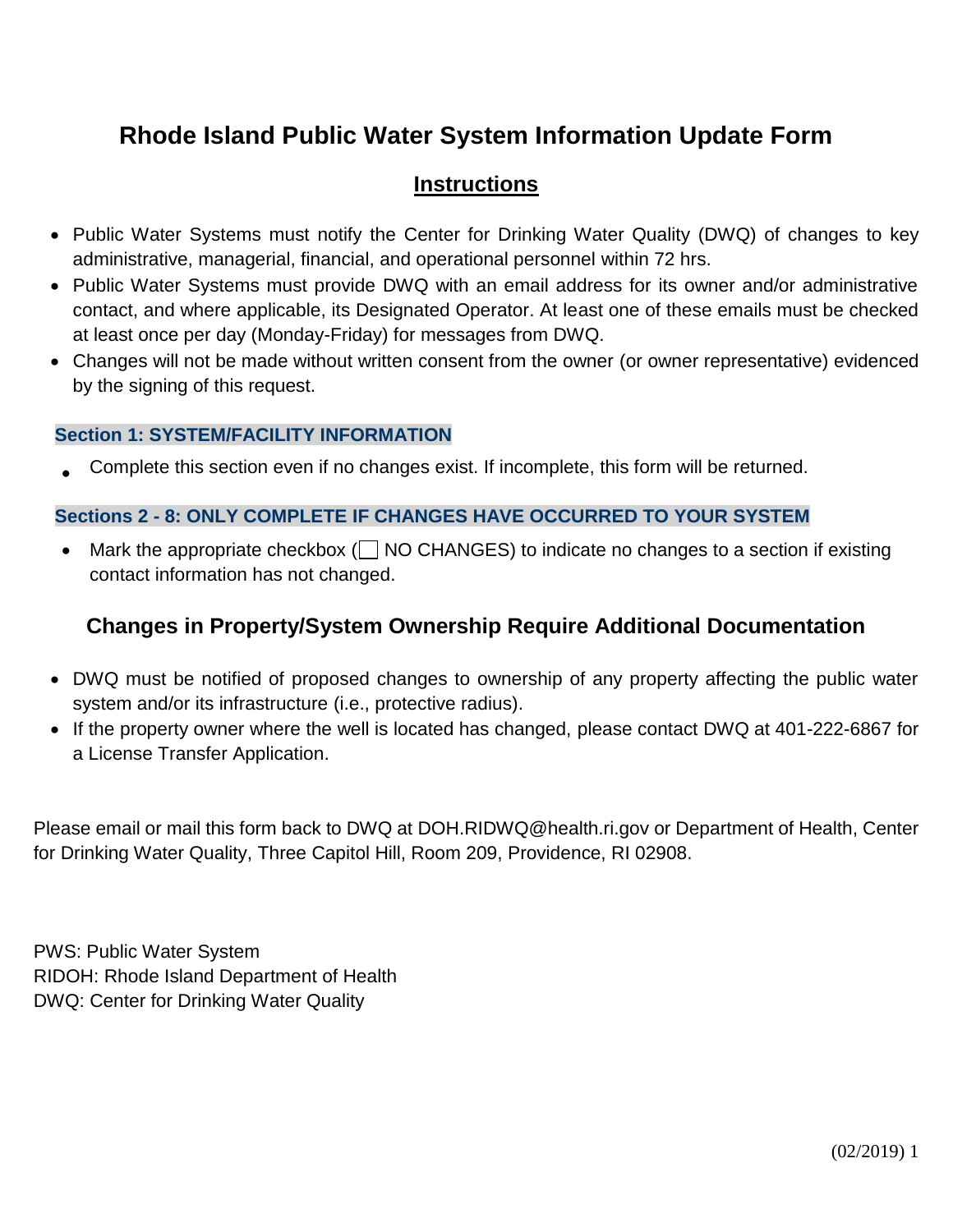# Rhode Island Public Water System Information Update Form

#### **1) SYSTEM/FACILITY INFORMATION:**

|                                                                                                                                                            | Name:                  | <b>PWS ID#:</b>         |
|------------------------------------------------------------------------------------------------------------------------------------------------------------|------------------------|-------------------------|
| Provide the "Common Name" of the water system exactly as it appears on the license.<br>Address should be the physical location of the public water system. |                        |                         |
|                                                                                                                                                            | <b>Street Address:</b> | PO Box:                 |
|                                                                                                                                                            | City:                  | Zip:                    |
|                                                                                                                                                            | Phone:                 | <b>Emergency Phone:</b> |

Fax: E-mail:

\*\*\*Changes in ownership require additional documentation. DWQ must be notified of proposed changes to ownership of any property affecting the public water system and/or its infrastructure (i.e., protective radius). If the property owner where the well is located has changed, please contact DWQ at 401-222-6867 for a License Transfer Application.

#### **2) AC - ADMINISTRATIVE CONTACT: □ NO CHANGES**

List the individual responsible for general and legal correspondence (only one per system). Laboratory results will go to this person.

| <b>Contact Name:</b>   |                         |  |
|------------------------|-------------------------|--|
| <b>Street Address:</b> | PO Box:                 |  |
| City:                  | Zip:                    |  |
| Phone:                 | <b>Emergency Phone:</b> |  |
| Fax:                   | E-mail:                 |  |

### **3) FC - FINANCIAL CONTACT: NO CHANGES**

All laboratory and licensing fee invoices are sent to this contact (only one per system).

| <b>Contact Name and Title:</b> |                         |
|--------------------------------|-------------------------|
| <b>Street Address:</b>         | PO Box:                 |
| City:                          | Zip:                    |
| Phone:                         | <b>Emergency Phone:</b> |
| Fax:                           | E-mail:                 |

#### **4) DO - DESIGNATED OPERATOR IN CHARGE: NO CHANGES NO OPERATOR REQUIRED**

This is the certified operator in charge of the public water supply system and must be licensed by RIDOH (only one per system).

| <b>Contact Name and Title:</b> | Lic. $# (s)$ :          |                               |
|--------------------------------|-------------------------|-------------------------------|
| <b>Street Address:</b>         | PO Box:                 |                               |
| City:                          | Zip:                    |                               |
| Phone:                         | <b>Emergency Phone:</b> |                               |
| Fax:                           | E-mail:                 | Date of Hire:<br>(mm/dd/yyyy) |

| Internal Use Only           |
|-----------------------------|
| DWQ Staff Initials and Date |
| DWQ Reviewer<br>L2K         |
| SDWIS                       |
|                             |
|                             |

MANDATORY**MANDATORY** 

MANDATORY

MANDATORY

(02/2019) 2